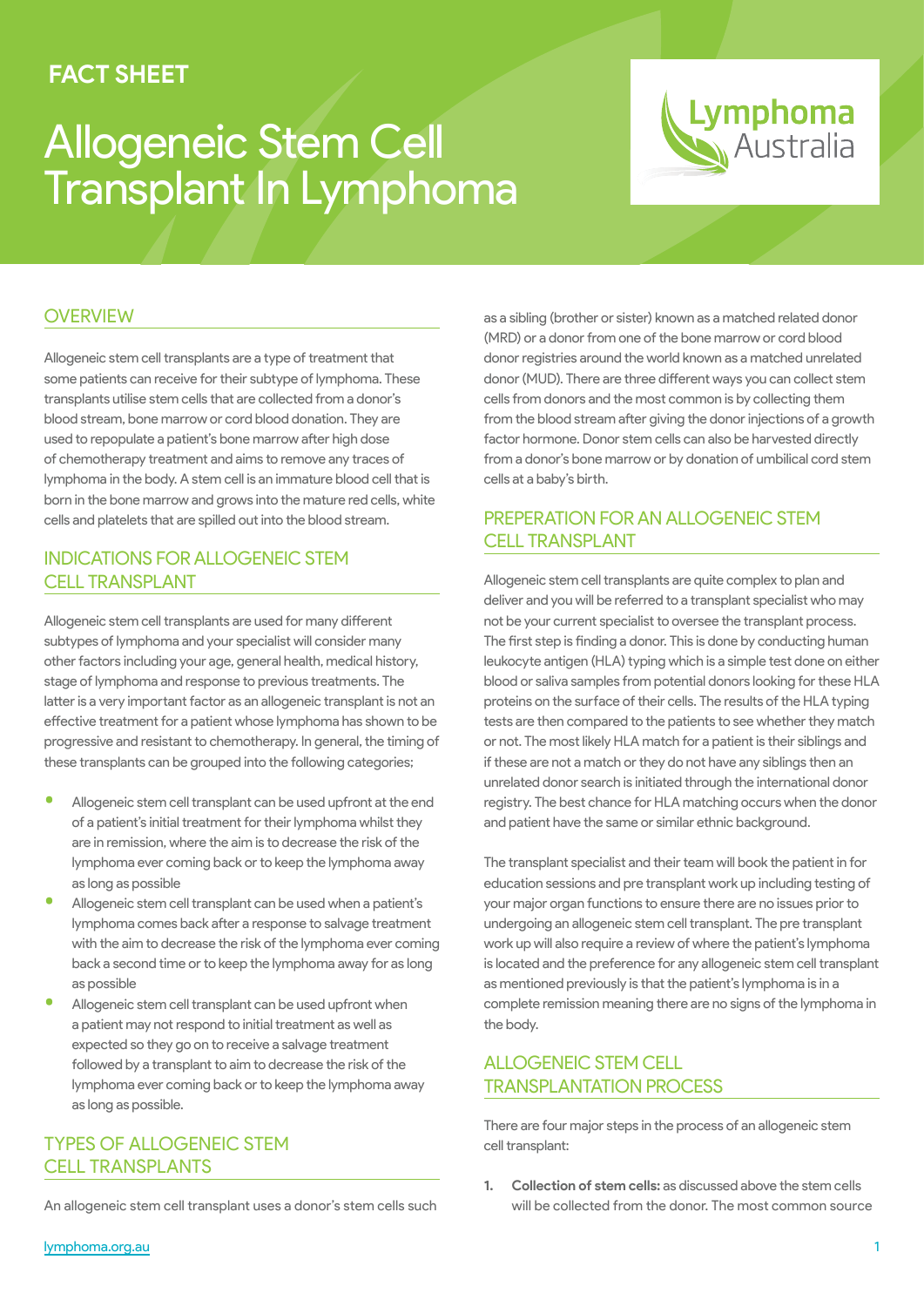## **FACT SHEET**

of stem cells is from the blood stream and these are collected by an apheresis machine. As stem cells normally live in the bone marrow the donor has to receive injections of growth factor hormone to mobilise the stem cells into the blood stream for collection. The apheresis machine is able to draw whole blood into the machine, spin it through a centrifuge to separate the components of the blood and collect the layer that contains the stem cells all while reinfusing the rest of the blood back to the donor on the machine. Bone marrow donation requires the donor to undergo a surgical procedure under anaesthetic to harvest the stem cells directly from the liquid bone marrow in their pelvic bones. Cord blood donation is from the public cord bank where a donation of stem cells from the blood left behind in the umbilical cord and placenta after a baby is born has been donated and stored

- **2. Processing and storage of stem cells:** stem cells collected from a donor's blood stream or bone marrow are usually collected fresh before use for the allogeneic transplant and not stored for a lengthy period of time. Cord blood donations have been stored in the public cord blood bank and will be retrieved from their storage and transported to the transplant hospital prior to transplant.
- **3. Administration of the transplant conditioning regime:** the patient is admitted to hospital (note that some hospitals may do this step by visiting the day centre each day instead) to receive the conditioning regime which involves administration of high dose chemotherapy aiming to destroy any residual lymphoma cells and clear the patient's bone marrow of stem cells ready for transplant of the donor stem cells. Depending on what type of transplant you receive you may be in hospital for three to six weeks depending on your progress and recovery.
- **4. Reinfusing stem cells:** once the high dose chemotherapy has cleared the patient's bone marrow the donor stem cells are reinfused into the blood stream. Your nurse or special laboratory scientist will bring the stem cells to your bedside, so they are ready to reinfuse back to you. The body recognises that these stem cells are not mature cells and sends them back into the bone marrow for maturing into red cells, white cells and platelets. Once these stem cells have matured, they are spilled into the blood stream and the patient's blood counts start to normalise.

After having the stem cells reinfused the patient remains in hospital for their counts to begin to normalise and to manage any infections and side effects as a result of the transplant. The risk of developing a severe or potentially life-threatening complication of the transplant is highest whilst the patient's blood counts are extremely low. This risk becomes less as

the new stem cells mature and replenish the blood stream and increase the ability for the patient's own immune system to fight off any infections. This process is faster with an autologous transplant than an allogeneic transplant.

During the first month following a transplant, the transplanted stem cells will start to grow in the patient's bone marrow and produce a steady stream of healthy new red cells, white cells and platelets that can then repopulate and circulate in the patient's blood stream. This process if referred to as engraftment. Frequent blood tests will be performed to monitor this process and complete recovery from an immune function may takes several months for autologous transplant patients and up to 2 years for allogeneic transplant patients. It is very important for patients to take precautions to avoid exposure to infections including diligent hand washing, avoiding close prolonged contact with anyone who is unwell, avoiding crowds, fresh flowers and gardening and not sleeping with pets just to name a few. Your specialist and their team will go through recommendations for you after your transplant.

#### SIDE EFFECTS OF ALLOGENEIC STEM CELL TRANSPLANTATION

After high dose chemotherapy the blood cell counts are extremely low. This substantially increases the risk of getting a fever, infection, and having a bleeding complication. Also as the dose of chemotherapy is higher than usual the risk of side effects such as nausea, vomiting, diarrhoea, fatigue, mouth sores and loss of appetite may be more intense and is another reason why the patient remains in hospital during this time to be closely monitored and managed for these potential side effects. Potential long-term side effects will also be monitored for in the clinic including potential infertility, early menopause, damage to thyroid gland function, cataracts, lung, heart and bone tissue.

One of the benefits of allogeneic transplant is that after the donated stem cells fully engraft to the patient's bone marrow (typically a few months later) they begin to function as part of the patient's immune system and may attack any remaining lymphoma cells. This benefit is called the Graft Versus Lymphoma (GVL) effect. One of the complications of allogeneic transplant is that in some cases the donors stem cells may start to attack the patient's healthy cells. This complication is called Graft Versus Host Disease (GVHD). GVHD can be mild to severe in nature affecting different organs in the body. GVHD can usually be monitored and treated with ongoing medications to supress the immune cells from attacking the patient's organs. Mild cases can be managed whilst the patient is being followed up in the clinic however more advanced cases will require rehospitalisation at the time for management and treatment.